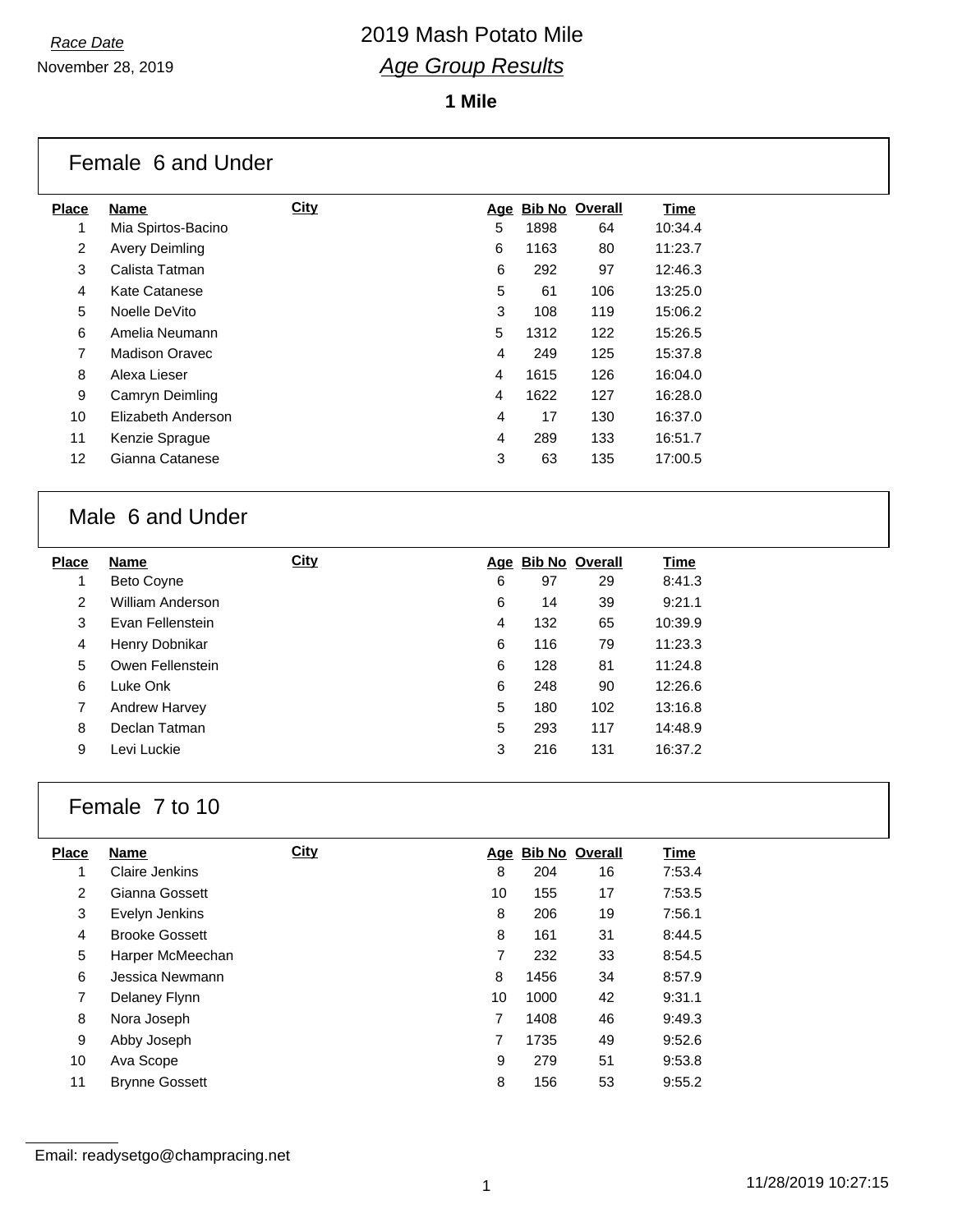November 28, 2019

# *Race Date* 2019 Mash Potato Mile *Age Group Results*

**1 Mile**

| Female 7 to 10 |  |  |  |  |
|----------------|--|--|--|--|
|----------------|--|--|--|--|

| Place | Name                      | <b>City</b> | <u>Age</u>     | <u>Bib No</u> | Overall | <u>Time</u> |
|-------|---------------------------|-------------|----------------|---------------|---------|-------------|
| 12    | <b>Addison Mattmuller</b> |             | 7              | 225           | 67      | 10:45.6     |
| 13    | Bella Zarlinga            |             | 10             | 362           | 71      | 11:04.0     |
| 14    | Kylie Sladky              |             | 10             | 285           | 75      | 11:04.8     |
| 15    | Olivia Lakarosky          |             | 9              | 209           | 76      | 11:06.4     |
| 16    | Tessa Clary               |             | 7              | 1739          | 77      | 11:20.6     |
| 17    | Sarah Dwyer               |             | 10             | 126           | 78      | 11:22.9     |
| 18    | Lexi Zuelch               |             | 10             | 370           | 82      | 11:26.6     |
| 19    | Evelyn Okuley             |             | 10             | 246           | 84      | 11:37.1     |
| 20    | Olivia Dobnikar           |             | 9              | 114           | 88      | 11:56.4     |
| 21    | Ava Onk                   |             | 9              | 247           | 93      | 12:35.6     |
| 22    | Rachel Devenish           |             | 9              | 104           | 103     | 13:19.0     |
| 23    | Carmen Devenish           |             | 8              | 1449          | 107     | 13:31.2     |
| 24    | Marissa Yonally           |             | 8              | 352           | 110     | 13:46.3     |
| 25    | <b>Chloe Patterson</b>    |             | $\overline{7}$ | 264           | 111     | 13:48.8     |
| 26    | <b>Brooke Corcoran</b>    |             | 8              | 96            | 116     | 14:43.3     |
| 27    | Ava Flynn                 |             | 9              | 615           | 121     | 15:20.7     |
|       |                           |             |                |               |         |             |

#### Male 7 to 10

| <b>Place</b>   | Name                   | <b>City</b> |                |      | Age Bib No Overall | Time    |
|----------------|------------------------|-------------|----------------|------|--------------------|---------|
| 1              | Max Wright             |             | 10             | 663  | 7                  | 7:26.2  |
| $\overline{2}$ | Cole Hayden            |             | 8              | 617  | 10                 | 7:41.4  |
| 3              | Duncan Nakhooda        |             | 9              | 245  | 11                 | 7:42.8  |
| 4              | Jack Wervey            |             | 8              | 343  | 12                 | 7:46.4  |
| 5              | Rhys Popa              |             | 9              | 1732 | 15                 | 7:52.1  |
| 6              | Austin Tong            | Aurora OH   | 10             | 1808 | 25                 | 8:24.8  |
| $\overline{7}$ | <b>Beckett Freeman</b> |             | $\overline{7}$ | 135  | 28                 | 8:40.9  |
| 8              | Jimmy Lennon           |             | 8              | 1591 | 35                 | 9:01.1  |
| 9              | <b>Barrett Tong</b>    | Aurora OH   | 8              | 1851 | 36                 | 9:11.5  |
| 10             | Zack Yonally           |             | 10             | 344  | 37                 | 9:14.9  |
| 11             | Dempsey Ventresco      |             | 8              | 310  | 41                 | 9:24.9  |
| 12             | <b>Isaac Harvey</b>    |             | 7              | 184  | 45                 | 9:45.9  |
| 13             | Micah Cici             |             | $\overline{7}$ | 77   | 57                 | 10:11.6 |
| 14             | James McMeechan        |             | 9              | 229  | 58                 | 10:11.9 |
| 15             | Daniel Culliton        |             | 10             | 99   | 60                 | 10:20.6 |
| 16             | Jax Lieser             |             | 7              | 1835 | 61                 | 10:26.2 |
| 17             | Noah Orlando           |             | 10             | 253  | 62                 | 10:26.9 |
| 18             | Landon Simmerman       |             | 8              | 284  | 63                 | 10:29.6 |
| 19             | Joey Zarlinga          |             | $\overline{7}$ | 363  | 73                 | 11:04.4 |
| 20             | Ryan Vereb             |             | $\overline{7}$ | 333  | 86                 | 11:44.7 |
| 21             | Caleb Bruce            |             | 7              | 41   | 89                 | 12:18.5 |

Email: readysetgo@champracing.net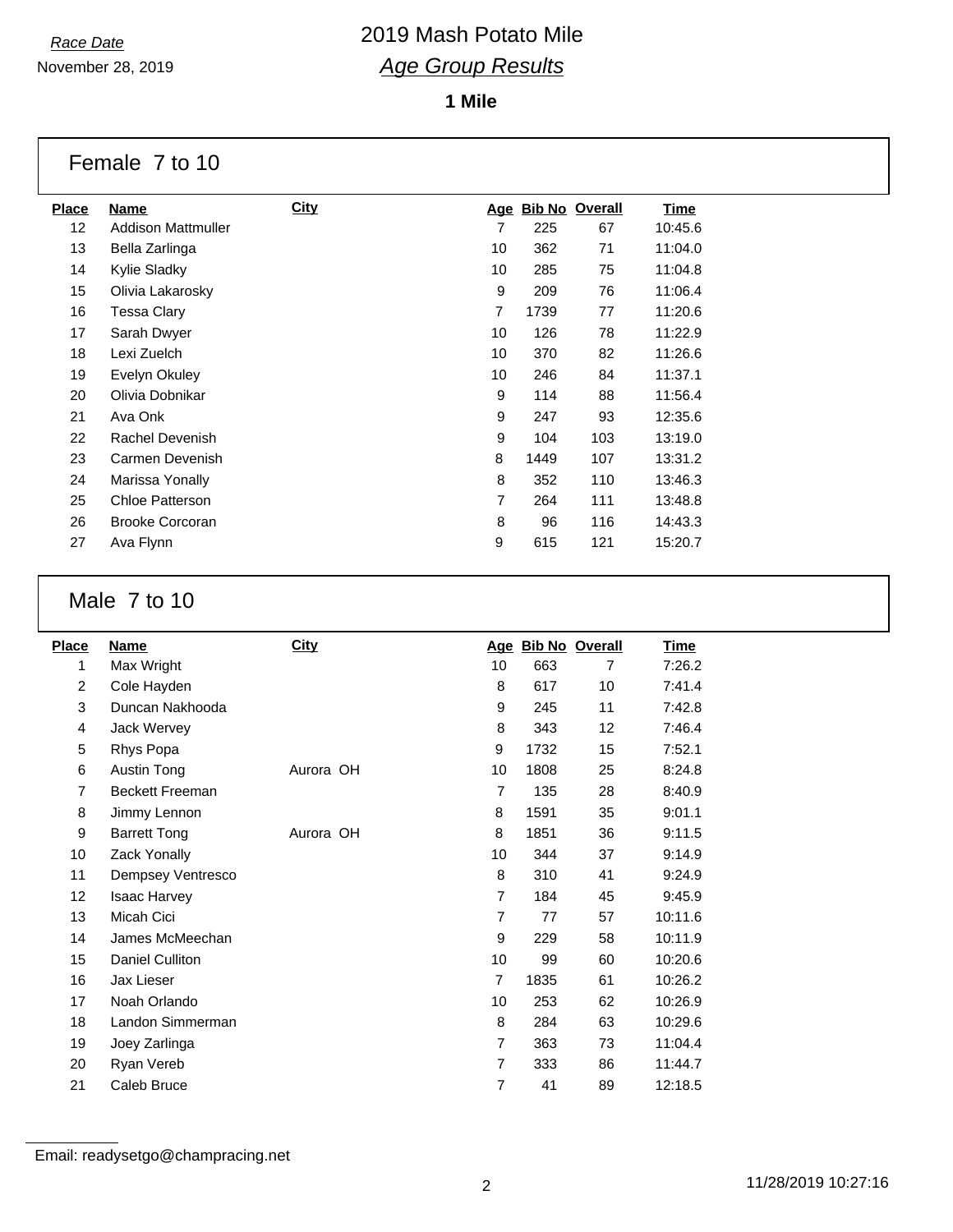November 28, 2019

## *Race Date* 2019 Mash Potato Mile *Age Group Results*

**1 Mile**

|                | Male 7 to 10               |             |    |      |                    |             |  |
|----------------|----------------------------|-------------|----|------|--------------------|-------------|--|
| <b>Place</b>   | <b>Name</b>                | <b>City</b> |    |      | Age Bib No Overall | <b>Time</b> |  |
| 22             | Kylan Sprague              |             | 10 | 288  | 100                | 13:07.2     |  |
| 23             | <b>Steve Vereb</b>         |             | 10 | 332  | 104                | 13:22.5     |  |
|                | Female 11 to 14            |             |    |      |                    |             |  |
| <b>Place</b>   | <b>Name</b>                | <b>City</b> |    |      | Age Bib No Overall | <b>Time</b> |  |
| $\mathbf{1}$   | Madelyn Genovese           |             | 12 | 1241 | 6                  | 7:11.6      |  |
| $\overline{c}$ | Colleen Nakhooda           |             | 14 | 241  | 9                  | 7:36.4      |  |
| 3              | Paige Flynn                |             | 12 | 186  | 13                 | 7:47.9      |  |
| $\overline{4}$ | <b>Meredith Mattmuller</b> |             | 11 | 224  | 27                 | 8:39.5      |  |
| 5              | kylie thompson             |             | 11 | 299  | 48                 | 9:51.8      |  |
| 6              | Cecilia Patterson          |             | 12 | 256  | 68                 | 10:47.6     |  |
|                | Male 11 to 14              |             |    |      |                    |             |  |
| <b>Place</b>   | <b>Name</b>                | <b>City</b> |    |      | Age Bib No Overall | <b>Time</b> |  |
| $\mathbf{1}$   | Cole Munn                  |             | 12 | 130  | $\overline{2}$     | 6:26.7      |  |
| $\overline{c}$ | Eli Orlando                |             | 13 | 252  | 3                  | 6:48.5      |  |
| 3              | Casey Nakhooda             |             | 11 | 244  | 4                  | 6:54.9      |  |
| 4              | Anthony Ventresco          |             | 11 | 307  | 5                  | 6:55.7      |  |
| 5              | Colton Simmerman           |             | 11 | 283  | 22                 | 8:15.9      |  |
| 6              | Ryan Dwyer                 |             | 12 | 1465 | 32                 | 8:47.1      |  |
| $\overline{7}$ | Thomas Gaydos              |             | 13 | 138  | 38                 | 9:15.3      |  |
| $\bf 8$        | Michael Piccirillo         |             | 13 | 681  | 54                 | 10:00.5     |  |
| 9              | Dominic Colello            |             | 11 | 89   | 92                 | 12:34.6     |  |
|                | Female 15 to 19            |             |    |      |                    |             |  |
| <b>Place</b>   | <b>Name</b>                | <b>City</b> |    |      | Age Bib No Overall | <b>Time</b> |  |
| $\mathbf{1}$   | <b>Emily Schneider</b>     |             | 16 | 91   | 8                  | 7:26.2      |  |
| $\overline{2}$ | Autumn Westbrooks          |             | 16 | 633  | 20                 | 8:01.8      |  |
| 3              | Elizabeth Crawford         |             | 15 | 1640 | 98                 | 12:59.1     |  |
|                | Male 15 to 19              |             |    |      |                    |             |  |
| <b>Place</b>   | <b>Name</b>                | <b>City</b> |    |      | Age Bib No Overall | <b>Time</b> |  |
| $\mathbf{1}$   | <b>Taeven Genovese</b>     |             | 15 | 1446 | 1                  | 5:54.1      |  |
| $\overline{2}$ | Pedro Montenegro           |             | 15 | 238  | 14                 | 7:50.0      |  |
|                |                            |             |    |      |                    |             |  |

Email: readysetgo@champracing.net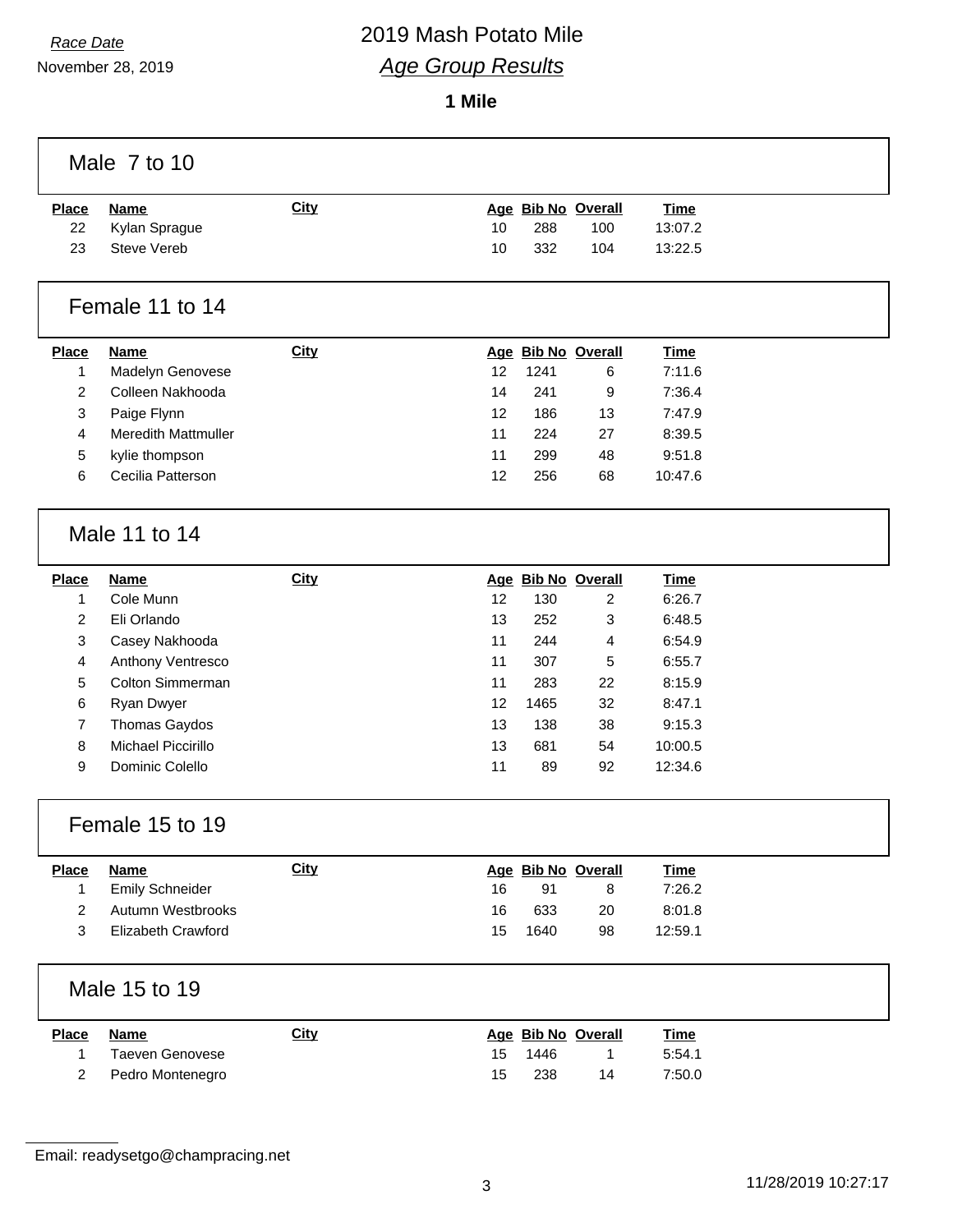November 28, 2019

## *Race Date* 2019 Mash Potato Mile *Age Group Results*

**1 Mile**

|                | Male 15 to 19                        |             |          |                     |                    |                    |  |
|----------------|--------------------------------------|-------------|----------|---------------------|--------------------|--------------------|--|
| <b>Place</b>   | <b>Name</b>                          | <b>City</b> |          |                     | Age Bib No Overall | <b>Time</b>        |  |
| 3              | Scott McCabe                         |             | 17       | 630                 | 21                 | 8:01.9             |  |
|                | Female 20 and Over                   |             |          |                     |                    |                    |  |
| <b>Place</b>   | <b>Name</b>                          | City        |          |                     | Age Bib No Overall | <b>Time</b>        |  |
| 1              | Kristine Midcap                      |             | 50       | 237                 | 23                 | 8:16.0             |  |
| $\overline{c}$ | Nikki Scope                          |             | 39       | 281                 | 52                 | 9:54.2             |  |
| 3              | Stacy Joseph                         |             | 39       | 1633                | 56                 | 10:04.8            |  |
| $\overline{4}$ | Nikki Culliton                       |             | 43       | 98                  | 66                 | 10:41.0            |  |
| 5              | <b>Molly Gaydos</b>                  |             | 40       | 606                 | 69                 | 10:53.2            |  |
| 6              | <b>April Gossett</b>                 |             | 39       | 149                 | 70                 | 11:00.7            |  |
| $\overline{7}$ | Sarah Zarlinga                       |             | 41       | 358                 | 72                 | 11:04.2            |  |
| 8              | Erin Deimling                        |             | 39       | 1668                | 83                 | 11:30.1            |  |
| 9              | Jennifer Borman                      |             | 34       | 31                  | 85                 | 11:37.6            |  |
| 10             | <b>Theresa Gambatese</b>             |             | 35       | 136                 | 94                 | 12:37.5            |  |
| 11             | Chrissy Cici                         |             | 48       | 72                  | 95                 | 12:41.0            |  |
| 12             | Jennifer Tatman                      |             | 42       | 690                 | 96                 | 12:46.1            |  |
| 13             | Cristiane Montenegro                 |             | 46       | 659                 | 99                 | 12:59.2            |  |
| 14             | Marie Harvey<br><b>Allison Vereb</b> |             | 69       | 177                 | 101                | 13:16.7            |  |
| 15<br>16       |                                      |             | 38       | 1473                | 105<br>109         | 13:24.0            |  |
| 17             | Karen Vereb<br>Michelle Bruce        |             | 68<br>46 | 321<br>$\mathbf{1}$ | 112                | 13:39.8<br>14:00.0 |  |
| 18             | Joanna Patterson                     |             | 42       | 257                 | 113                | 14:08.5            |  |
| 19             | Shelley Lewin                        |             | 54       | 627                 | 114                | 14:21.9            |  |
| 20             |                                      |             | 55       | 507                 | 115                | 14:25.3            |  |
| 21             | Linda Coyne<br>Renee Devenish        |             | 46       | 100                 | 120                | 15:07.5            |  |
| 22             | Denise Blechschmid                   |             | 51       | 27                  | 123                | 15:36.7            |  |
| 23             | Chrysta Blechschmid                  |             | 22       | 28                  | 124                | 15:37.3            |  |
| 24             |                                      |             | 39       | $\overline{5}$      |                    | 16:36.4            |  |
| 25             | Jacqueline Anderson<br>Molly Tatman  |             | 48       | 290                 | 129<br>132         | 16:40.8            |  |
| 26             | Danielle Sprague                     |             | 39       | 287                 | 134                | 16:51.7            |  |
|                |                                      |             |          |                     |                    |                    |  |

### Male 20 and Over

| <b>Place</b> | <b>Name</b>          | <u>City</u> |    |     | Age Bib No Overall | Time   |
|--------------|----------------------|-------------|----|-----|--------------------|--------|
|              | <b>Brent Gossett</b> |             | 39 | 150 | 18                 | 7:53.7 |
|              | Ricardo Montenegro   |             | 47 | 661 | 24                 | 8:23.5 |
|              | Nick Buzzy           |             | 32 | 58  | 26                 | 8:27.1 |
| 4            | Jacob Burkart        |             | 29 | 51  | 30                 | 8:42.0 |
| 5            | David Anderson       |             | 41 |     | 40                 | 9:21.8 |

Email: readysetgo@champracing.net